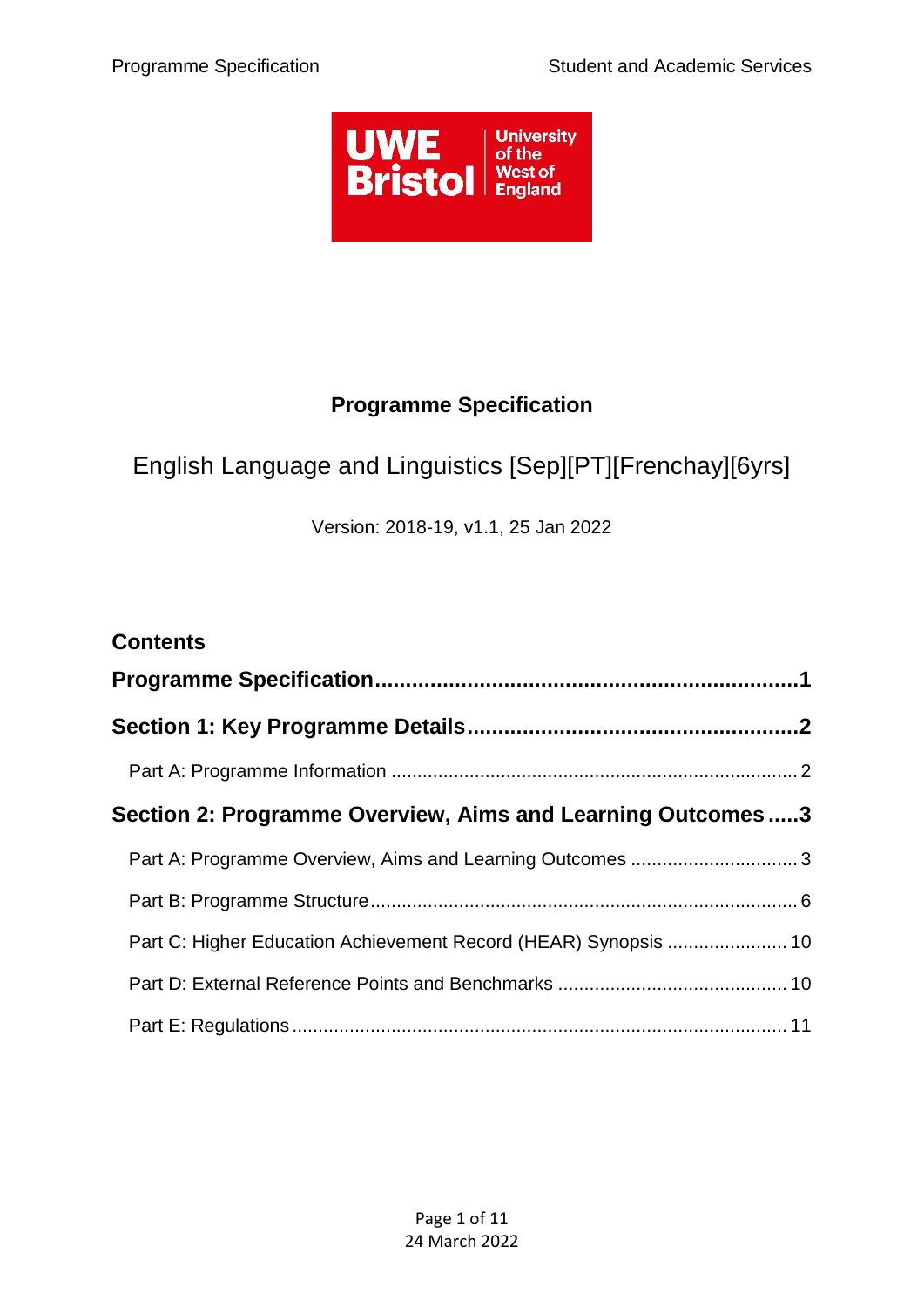# <span id="page-1-0"></span>**Section 1: Key Programme Details**

#### <span id="page-1-1"></span>**Part A: Programme Information**

**Programme title:** English Language and Linguistics [Sep][PT][Frenchay][6yrs] **Highest award:** BA (Hons) English Language and Linguistics **Interim award:** BA English Language and Linguistics **Interim award:** DipHE English Language and Linguistics **Interim award:** CertHE English Language and Linguistics **Awarding institution:** UWE Bristol **Affiliated institutions:** Not applicable **Teaching institutions:** UWE Bristol **Study abroad:** No **Year abroad:** No **Sandwich year:** No **Credit recognition:** No **Department responsible for the programme:** ACE Dept of Arts & Cultural Industries, Faculty of Arts Creative Industries & Education **Contributing departments:** Not applicable **Professional, statutory or regulatory bodies:** Not applicable **Apprenticeship:** Not applicable **Mode of delivery:** Part-time **Entry requirements:** For the current entry requirements see the UWE public website **For implementation from:** 01 September 2018 **Programme code:** QQ3F-SEP-PT-FR-QQ3C

> Page 2 of 11 24 March 2022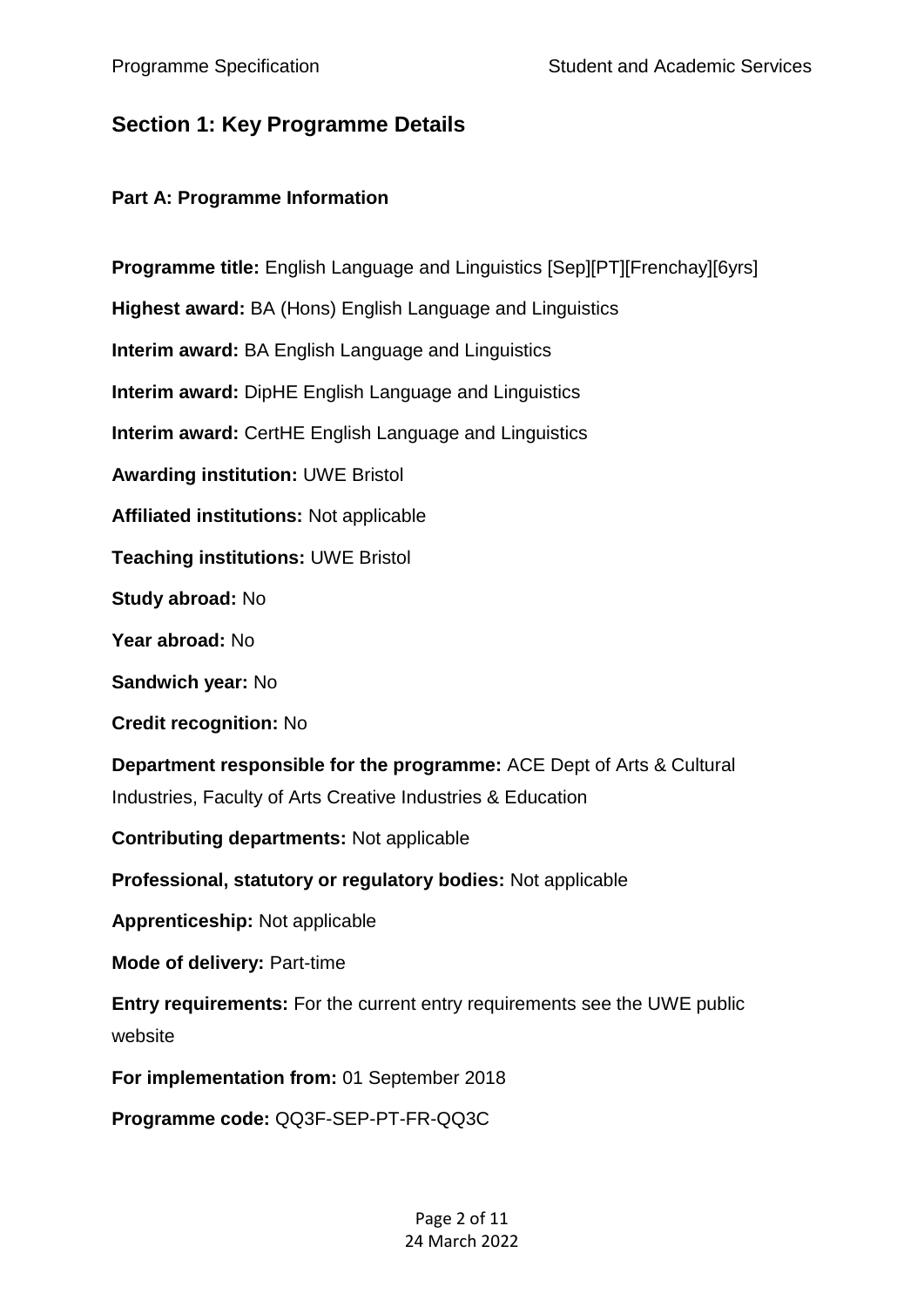# <span id="page-2-0"></span>**Section 2: Programme Overview, Aims and Learning Outcomes**

## <span id="page-2-1"></span>**Part A: Programme Overview, Aims and Learning Outcomes**

**Overview:** This programme brings together the analysis of language and its systems with an application of this knowledge to industry-facing scenarios and real world tasks. Levels of linguistic analysis (sound, grammar, meaning and discourse) are treated alongside social and psychological approaches to language. The English language is additionally explored in terms of intercultural communication, world Englishes, language teaching and creative writing. Teaching, learning and assessment across all modules focuses on the development of skills applicable to a variety of careers aimed at the Cultural Industries and beyond.

**Educational Aims:** The programme aims to equip students with knowledge and understanding of:

The English language in its own right, including varieties across the globe and all its forms, spoken, written and signed. Here, levels of analysis within the field of Linguistics are drawn upon in order to deepen understanding of the language, in particular relating to the grammar of English, pronunciation, semantics, pragmatics and discourse;

The English language as a gateway to related thematic studies such as the history of the English language, world Englishes, intercultural communication, teaching English to speakers of other languages and creative writing;

Language and linguistic behaviour in a broad sense, including the structural, social and psychological aspects of language, in spoken and written form;

The fact that human language and linguistic behaviour is highly structured and that the nature of these structures can be elucidated by systematic study through a range of theoretical and empirical methodologies;

> Page 3 of 11 24 March 2022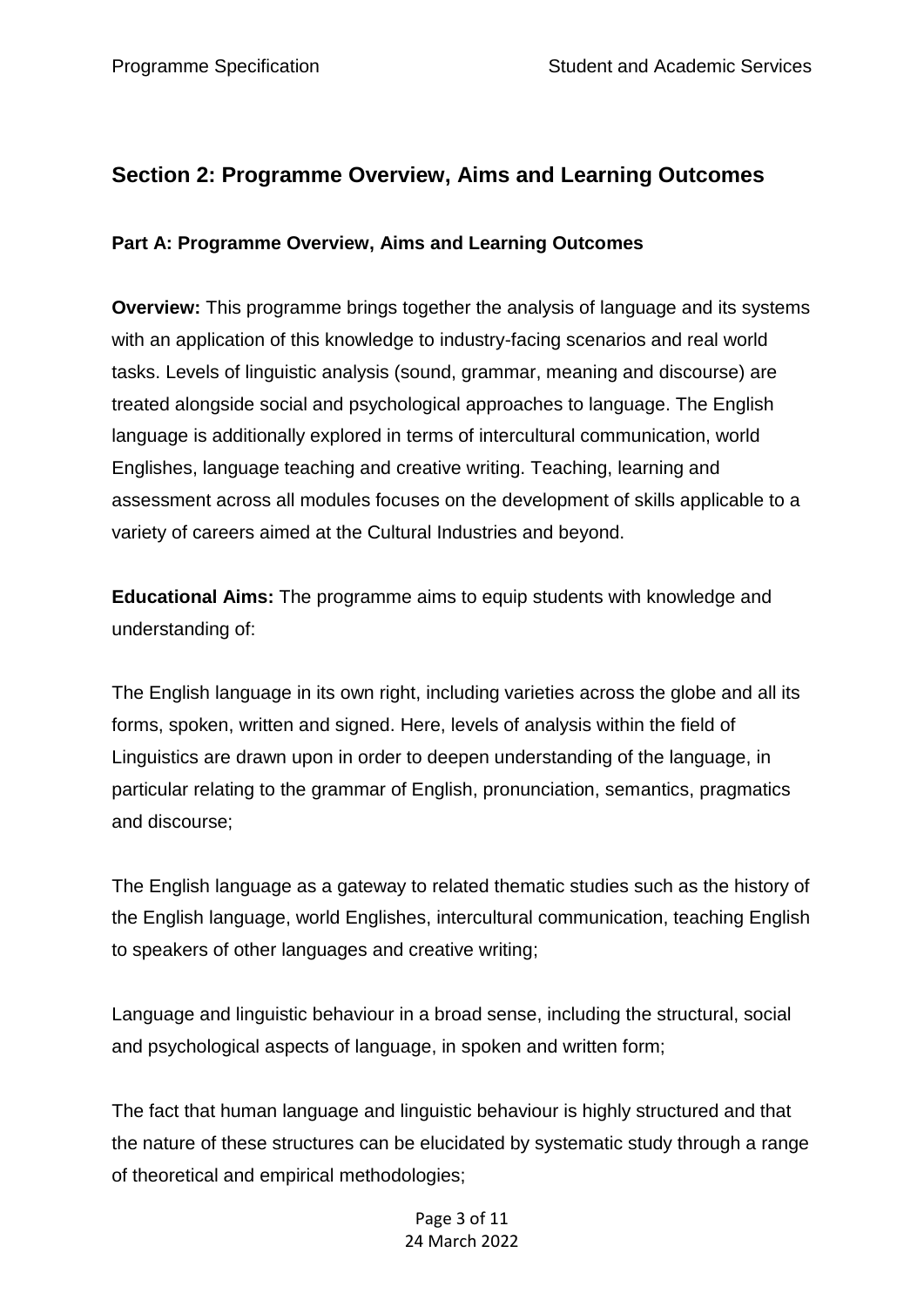Basic concepts, modes of analysis and theoretical approaches in several areas of study including phonetics, phonology, morphology, syntax, corpus linguistics and discourse;

The role of language in society, the way language is acquired and the way it changes.

In addition, the programme aims to develop:

Appropriate linguistic tools and metalanguage to describe and analyse written and spoken discourse and visual images taking into account form, function and context;

The ability to use language creatively and precisely for a range of purposes and audiences and of relevance to identified careers;

Generic intellectual skills – notably those of analysis, synthesis, evaluation and coherent presentation – in self-directed graduates possessing a high degree of literacy and English language awareness;

Key transferable skills emphasising self-motivation and self-reliance, co-operative interpersonal relations, information management, analysis, communication and critique;

Academic and professional research skills such as handling databases, the collation, analysis and representation of data, reviewing, presentation skills, designing and conducting interviews and questionnaires, the use of tools for statistical analysis, transcription and corpus searches. Included in this are the ethical issues involved in collecting, storing and using participants' data. The aforementioned is of relevance both to the workplace and to postgraduate study;

Awareness of the applied nature of the programme, and the ways in which knowledge and skills gained are used in a variety of careers, as explored through different modules;

> Page 4 of 11 24 March 2022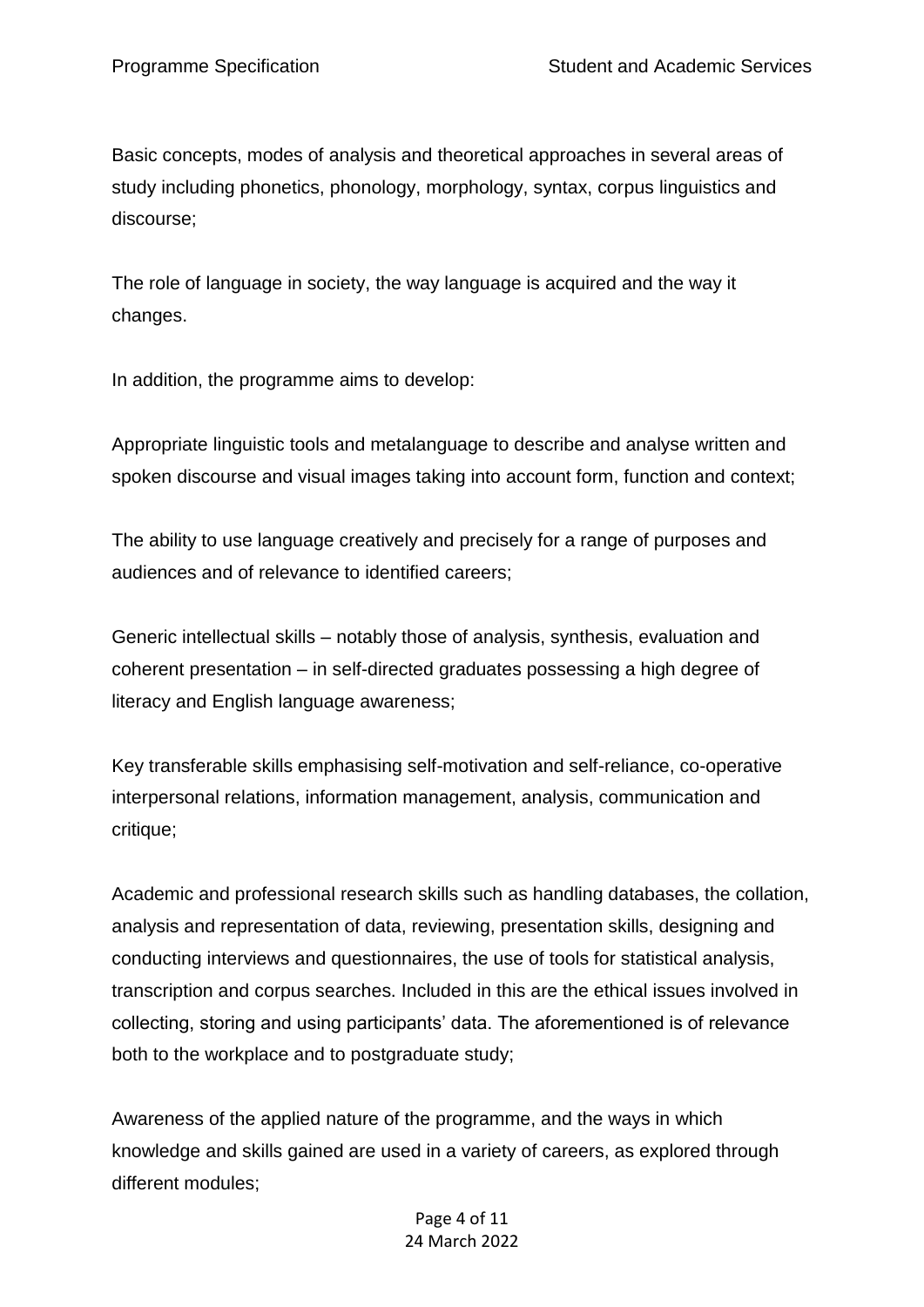Awareness of students' own learning style, personality and values, as well as the value of their subject-specific knowledge and skills, in order for them to be in a position to identify their strengths, and as a result possible suitable careers.

## **Programme Learning Outcomes:**

On successful completion of this programme graduates will achieve the following learning outcomes.

## **Knowledge and Understanding**

- A1. Basic concepts, modes of analyses and theoretical approaches for different levels of analysis: phonetics, phonology, corpus linguistics, discourse, including narrative and visual, morphology, syntax, semantics and pragmatics
- A2. How English has been and is currently used throughout the world and how it changes under different influences
- A3. The structure and function of different text types in English
- A4. The teaching and learning of the English and other languages
- A5. Academic and professional research methods relevant to a specific research project and to the workplace
- A6. The role of language in society, bilingualism, language and gender, and cultural influences
- A7. The way language is acquired and the way it changes under different influences

## **Intellectual Skills**

- B1. The ability to extract and synthesise key information from the literature and to interpret layers of meaning within texts
- B2. An understanding of issues and problems in the field
- B3. The ability to engage in analytical and critical thinking and to present ideas within the structured framework of a reasoned argument
- B4. The ability to plan and carry out a piece of research, either individually or as a member of a group

Page 5 of 11 24 March 2022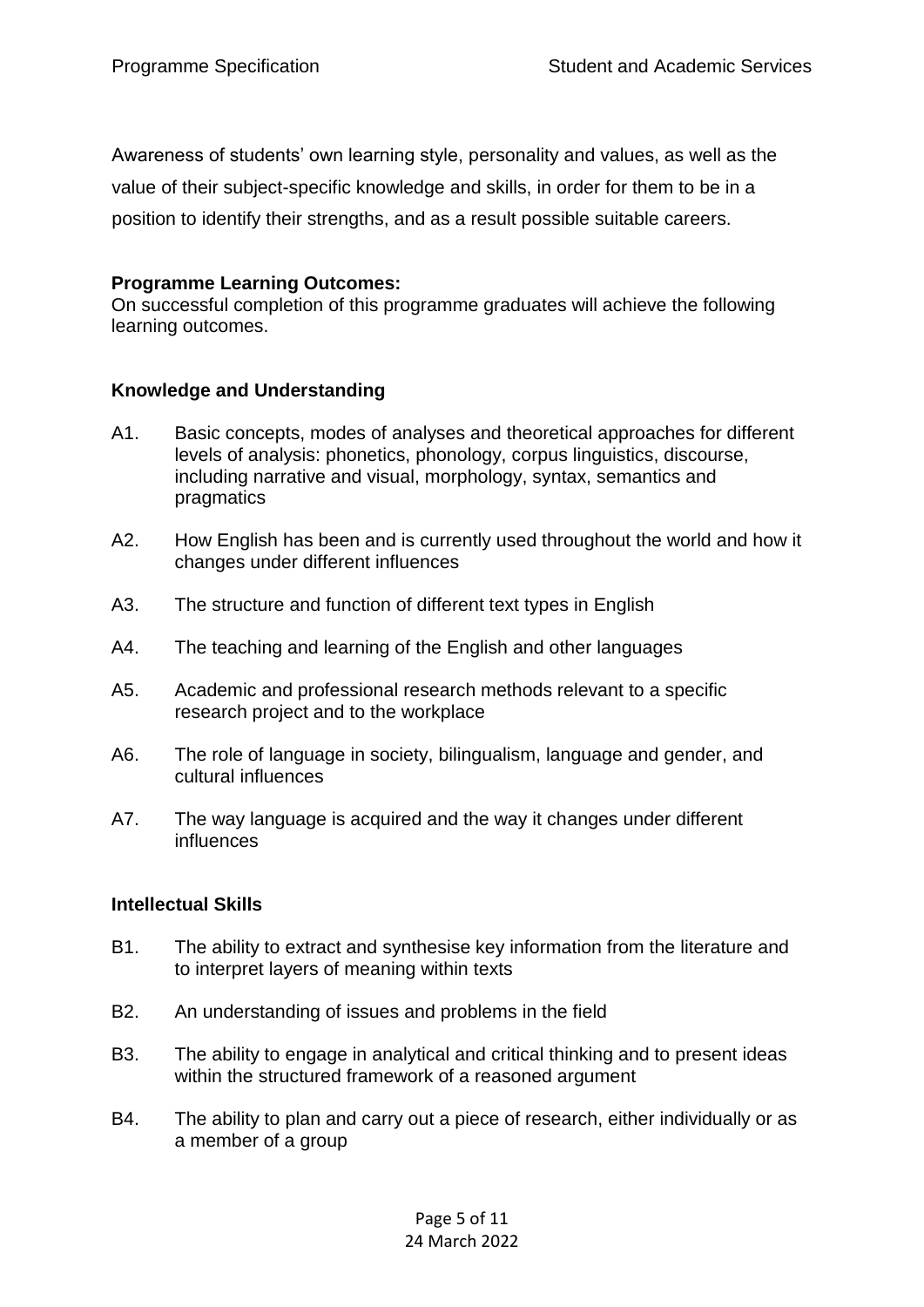- B5. The ability to use a variety of specialised IT packages for retrieving information, analysing data, creating texts and writing assignments
- B6. An understanding of the relationship between data and theory, and the role of hypotheses and research questions

#### **Subject/Professional Practice Skills**

- C1. Critically judging and evaluating English and other languages in specific modes, genres and contexts
- C2. Acquiring complex information of diverse kinds, from a variety of sources (library, internet, corpora, learners of English, discussion with peers)
- C3. The ability to use and present material clearly, and to reason and argue effectively, both orally and in writing, using the appropriate register and style and with proper referencing
- C4. Considering the ethical issues involved in data collection, storage and usage
- C5. Understanding better their own learning style, personality and values in order to be in a position to identify their own strengths and weaknesses, and as a result possible suitable careers
- C6. Industry-facing skills emanating from the subject area and applicable to specific careers

#### **Transferable Skills and other attributes**

- D1. Thinking and judging independently
- D2. The ability to work autonomously under pressure and to meet deadlines
- D3. The ability to work co-operatively as a constructive team member

## <span id="page-5-0"></span>**Part B: Programme Structure**

#### **Year 1**

The student must take 60 credits from the modules in Year 1.

## **Year 1 Compulsory Modules**

The student must take 60 credits from the modules in Compulsory Modules.

Page 6 of 11 24 March 2022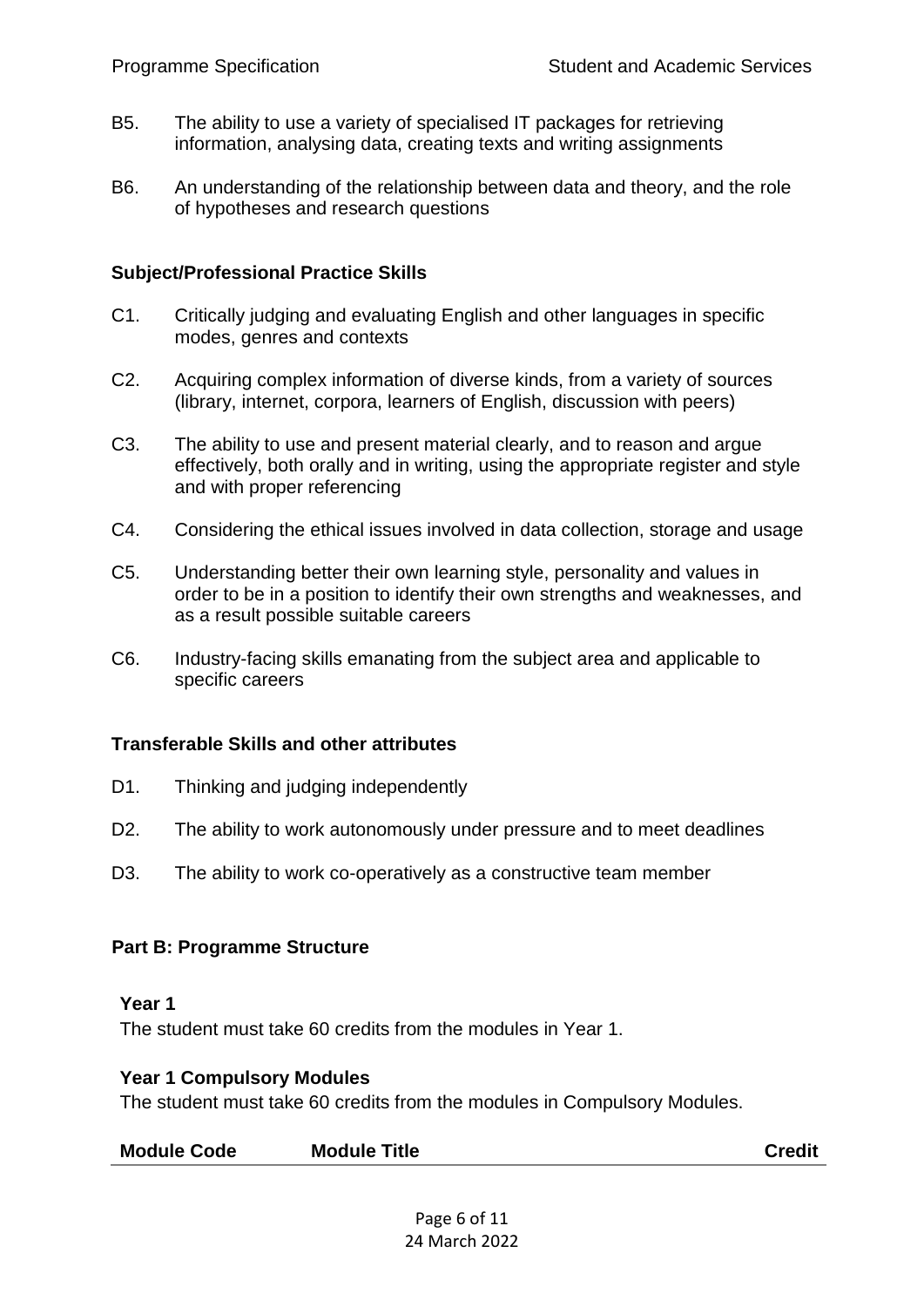| <b>UPNQ4L-30-1</b> | Applying Linguistics: Forensic Analysis<br>2018-19 | 30 |
|--------------------|----------------------------------------------------|----|
| <b>UPNQ4J-30-1</b> | Meaning: Style and Discourse 2018-19               | 30 |

## **Year 1 Optional Modules Exchange**

This module is available for Exchange or ERASMUS students only.

| <b>Module Code</b> | <b>Module Title</b>                  | <b>Credit</b> |
|--------------------|--------------------------------------|---------------|
| UPNNCB-30-1        | Topics in English Language 1 2018-19 | 30            |

## **Year 2**

The student must take 60 credits from the modules in Year 2.

## **Year 2 Compulsory Modules**

The student must take 60 credits from the modules in Compulsory Modules.

| <b>Module Code</b> | <b>Module Title</b>                        | <b>Credit</b> |
|--------------------|--------------------------------------------|---------------|
| <b>UPNQ4H-30-1</b> | English: Past, Present and Future 2019-20  | 30            |
| <b>UPNQ4L-30-1</b> | Phonetics and Forensic Linguistics 2019-20 | 30            |

## **Year 2 Optional Modules Exchange**

This module is available for Exchange or ERASMUS students only.

| <b>Module Code</b> | <b>Module Title</b>                  | <b>Credit</b> |
|--------------------|--------------------------------------|---------------|
| UPNNCB-30-1        | Topics in English Language 1 2019-20 | 30            |

## **Year 3**

The student must take 60 credits from the modules in Year 3.

## **Year 3 Compulsory Modules**

The student must take 60 credits from the modules in Compulsory Modules.

| <b>Module Code</b> | <b>Module Title</b>                                   | <b>Credit</b> |
|--------------------|-------------------------------------------------------|---------------|
| <b>UPNQ4M-30-2</b> | Analysing Culture: Language and the Visual<br>2020-21 | 30            |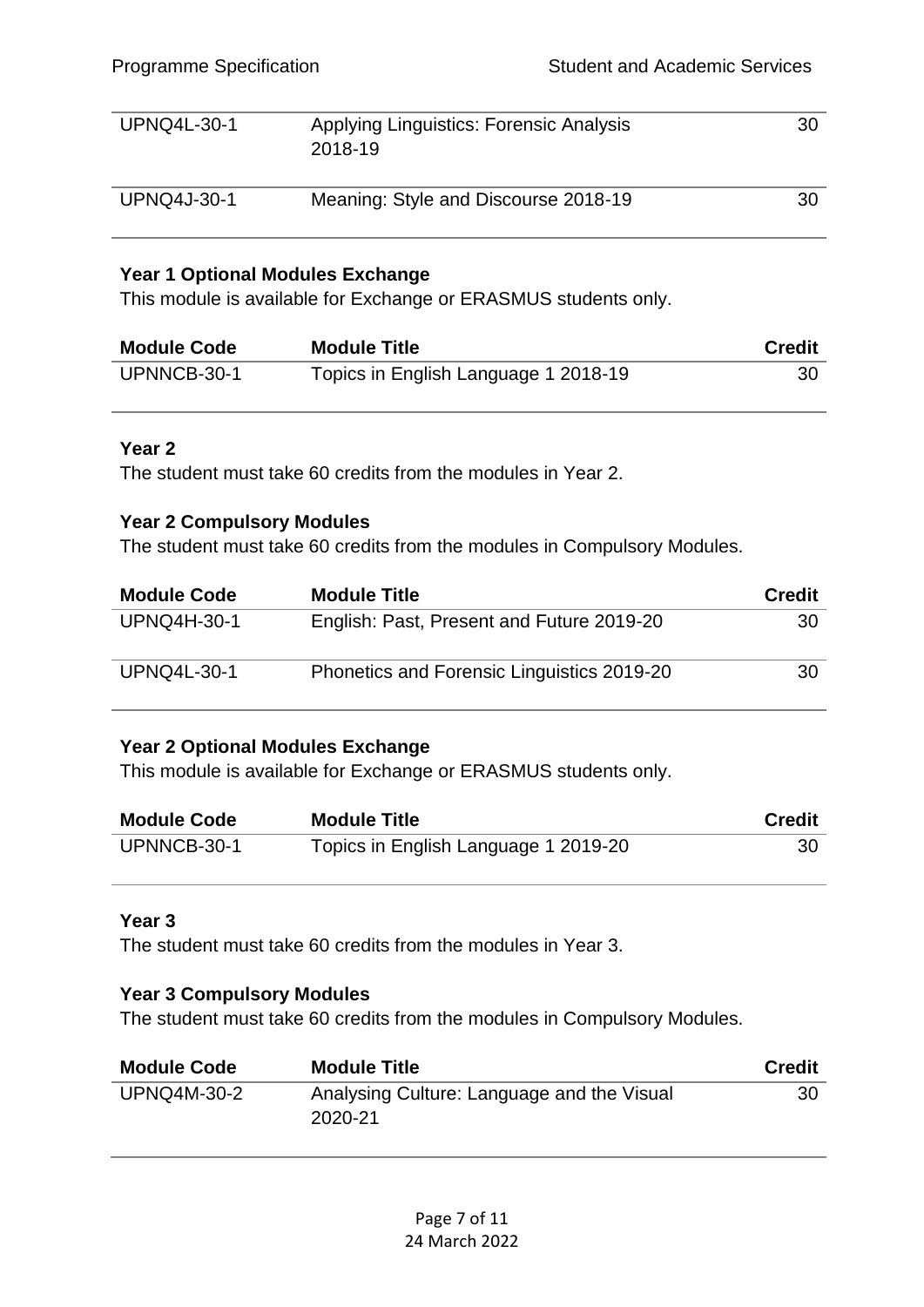| <b>UPNQ4N-30-2</b> | <b>Studying Speech Communities 2020-21</b> | 30 |
|--------------------|--------------------------------------------|----|
|--------------------|--------------------------------------------|----|

#### **Year 3 Optional Modules Exchange**

This module is available for Exchange or ERASMUS students only.

| <b>Module Code</b> | <b>Module Title</b>                  | <b>Credit</b> |
|--------------------|--------------------------------------|---------------|
| UPNNCC-30-2        | Topics in English Language 2 2020-21 | 30            |

#### **Year 4**

The student must take 30 credits from the modules in Year 4.

#### **Year 4 Compulsory Modules**

The student must take 60 credits from the modules in Compulsory Modules.

| <b>Module Code</b> | <b>Module Title</b>                             | <b>Credit</b> |
|--------------------|-------------------------------------------------|---------------|
| <b>UPNQ4P-30-2</b> | Language Acquisition 2021-22                    | 30            |
| <b>UPNQ4R-30-2</b> | Language, Research and the Workplace<br>2021-22 | 30            |

#### **Year 4 Optional Exchange Modules**

This module is available for Exchange or ERASMUS students only.

| <b>Module Code</b> | <b>Module Title</b>                  | <b>Credit</b> |
|--------------------|--------------------------------------|---------------|
| UPNNCC-30-2        | Topics in English Language 2 2021-22 |               |

#### **Year 5**

The student must take 60 credits from the modules in Year 5.

#### **Year 5 Optional Modules**

UPNN35-30-3 English Language Project (if desired) and one other option.

| <b>Module Code</b> | <b>Module Title</b>                        | <b>Credit</b> |
|--------------------|--------------------------------------------|---------------|
| <b>UPNQ9V-30-3</b> | Creative Writing and the Self 2022-23      | 30            |
| <b>UPNQ9P-30-3</b> | <b>Critical Discourse Analysis 2022-23</b> | 30            |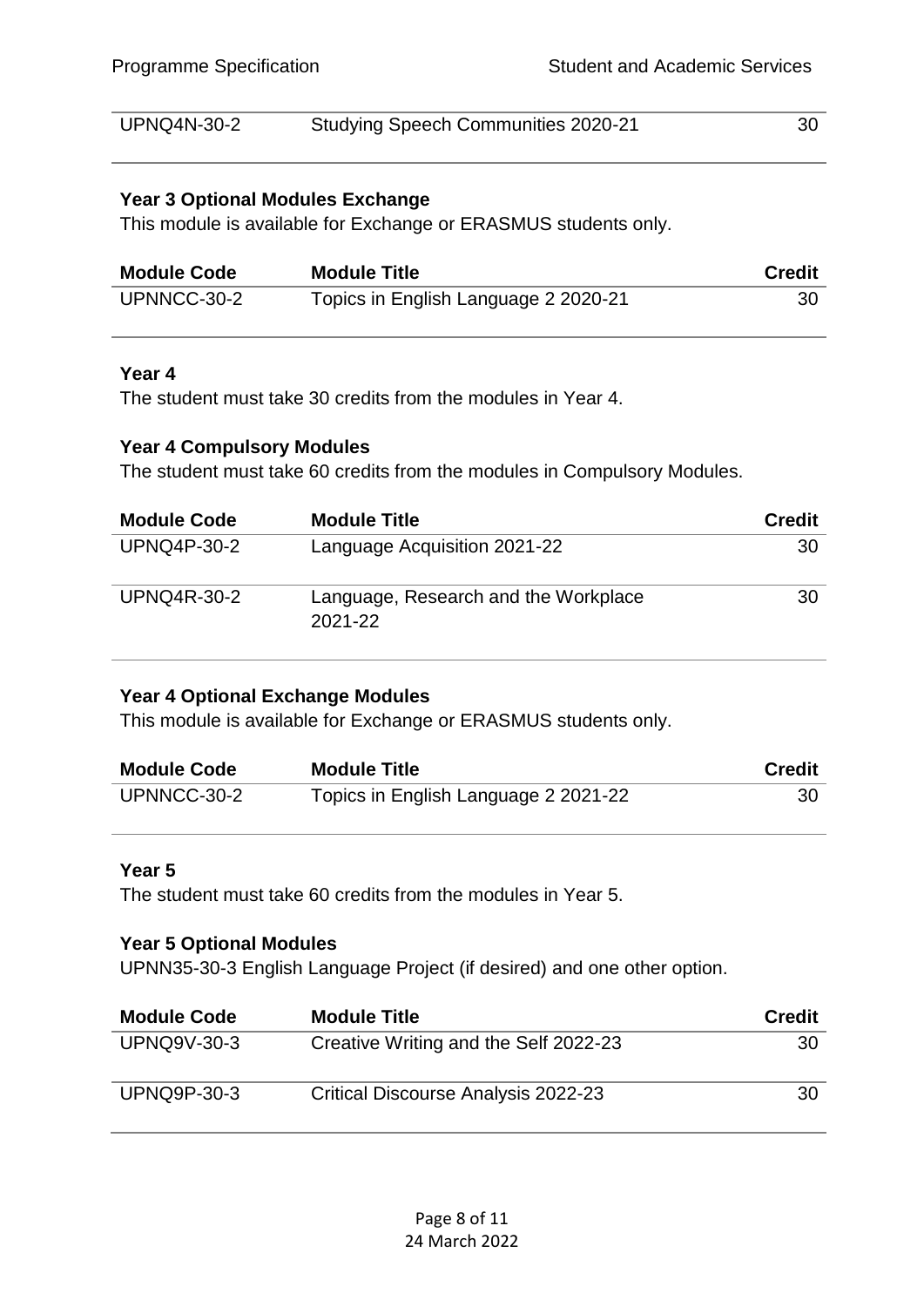| <b>UPNQ9W-30-3</b> | Gender, (im)politeness and Power in<br>Language 2022-23 | 30 |
|--------------------|---------------------------------------------------------|----|
| <b>UPNN35-30-3</b> | Language Project 2022-23                                | 30 |
| UPNNKA-30-3        | Language, Environment and the Law 2022-<br>23           | 30 |
| <b>UPNQ9Q-30-3</b> | Languages in the Mind 2022-23                           | 30 |
| <b>UPGNA5-30-3</b> | Professional Development on Placement<br>2022-23        | 30 |

# **Year 6**

The student must take 60 credits from the modules in Year 6.

## **Year 6 Optional Modules**

The student must take 60 credits from the modules in Optional Modules.

| <b>Module Code</b> | <b>Module Title</b>                                     | <b>Credit</b> |
|--------------------|---------------------------------------------------------|---------------|
| <b>UPNQ9V-30-3</b> | Creative Writing and the Self 2023-24                   | 30            |
| <b>UPNQ9P-30-3</b> | Critical Discourse Analysis 2023-24                     | 30            |
| <b>UPNQ9W-30-3</b> | Gender, (im)politeness and Power in<br>Language 2023-24 | 30            |
| <b>UPNN35-30-3</b> | Language Project 2023-24                                | 30            |
| UPNNKA-30-3        | Language, Environment and the Law 2023-<br>24           | 30            |
| <b>UPNQ9Q-30-3</b> | Languages in the Mind 2023-24                           | 30            |
| <b>UPGNA5-30-3</b> | Professional Development on Placement<br>2023-24        | 30            |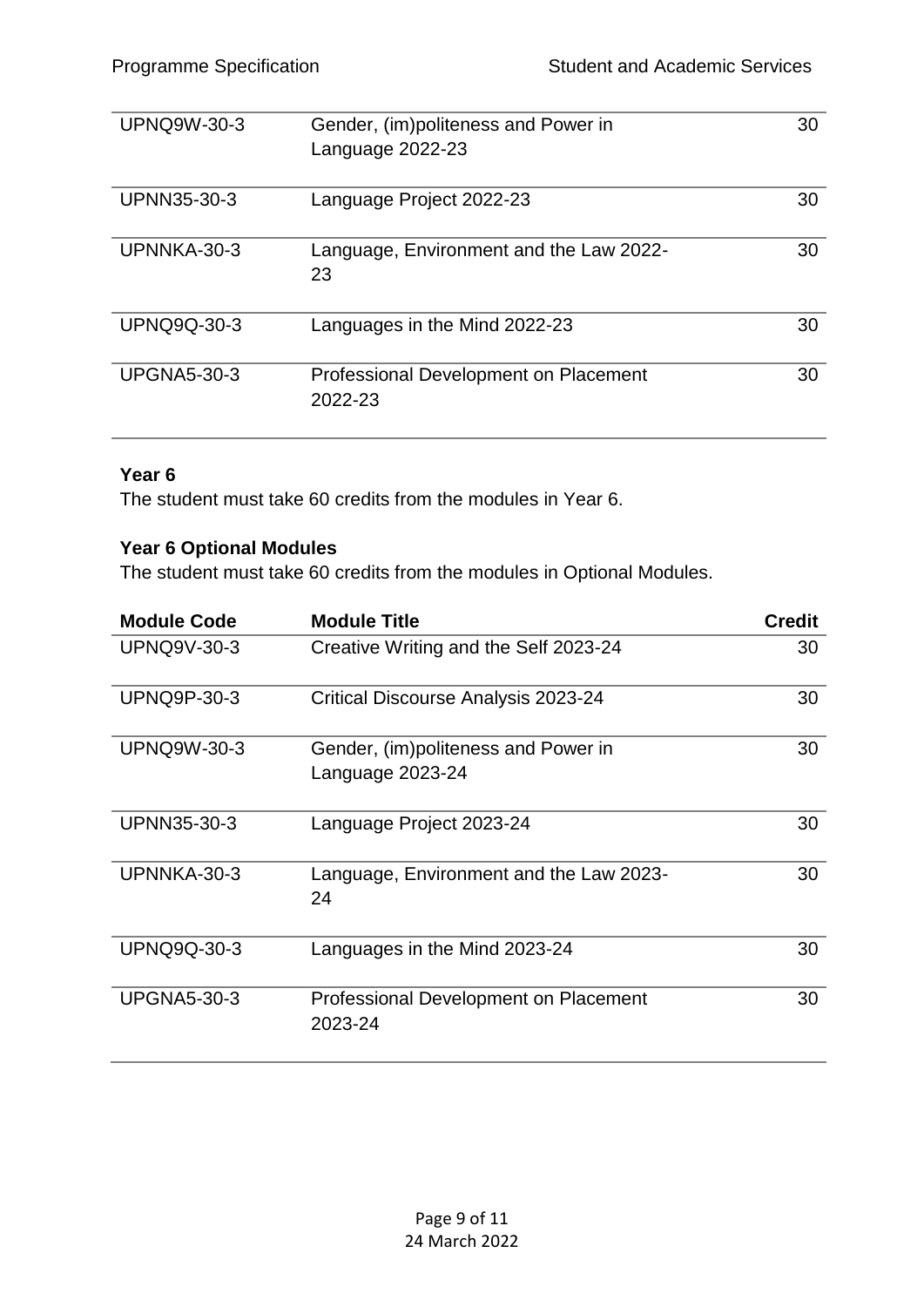# <span id="page-9-0"></span>**Part C: Higher Education Achievement Record (HEAR) Synopsis**

This programme brings together the analysis of language and its systems with an application of this knowledge to industry-facing scenarios and real world tasks. Levels of linguistic analysis (sound, grammar, meaning and discourse) are treated alongside social and psychological approaches to language. The English language is additionally explored in terms of intercultural communication, world Englishes, language teaching and creative writing. Teaching, learning and assessment across all modules focuses on the development of skills applicable to a variety of careers aimed at the Cultural Industries and beyond.

# <span id="page-9-1"></span>**Part D: External Reference Points and Benchmarks**

Reference points and benchmarks have been used in the design of the programme:

QAA UK Quality Code for HE

Framework for higher education qualifications (FHEQ) Subject benchmark statements

Strategy 2020 University policies

Research carried out in the Bristol Centre for Linguistics

The English Language and Linguistics programme has been rewritten to align with university strategy for programmes to be industry-facing and practice-based. As this is an open market programme offering no specific vocational training it is oriented towards a number of career paths which our students have traditionally followed or aspire to. For instance, the module Language, Research and the Workplace requires students to identify and prepare for a particular career alongside developing job application skills of wider relevance. In addition, the programme incorporates an adapted Level 2 module (Studying Speech Communities) which is partly grounded in the research carried out in our research centre, the Bristol Centre for Linguistics, providing an opportunity to offer innovative, research-led teaching.

> Page 10 of 11 24 March 2022